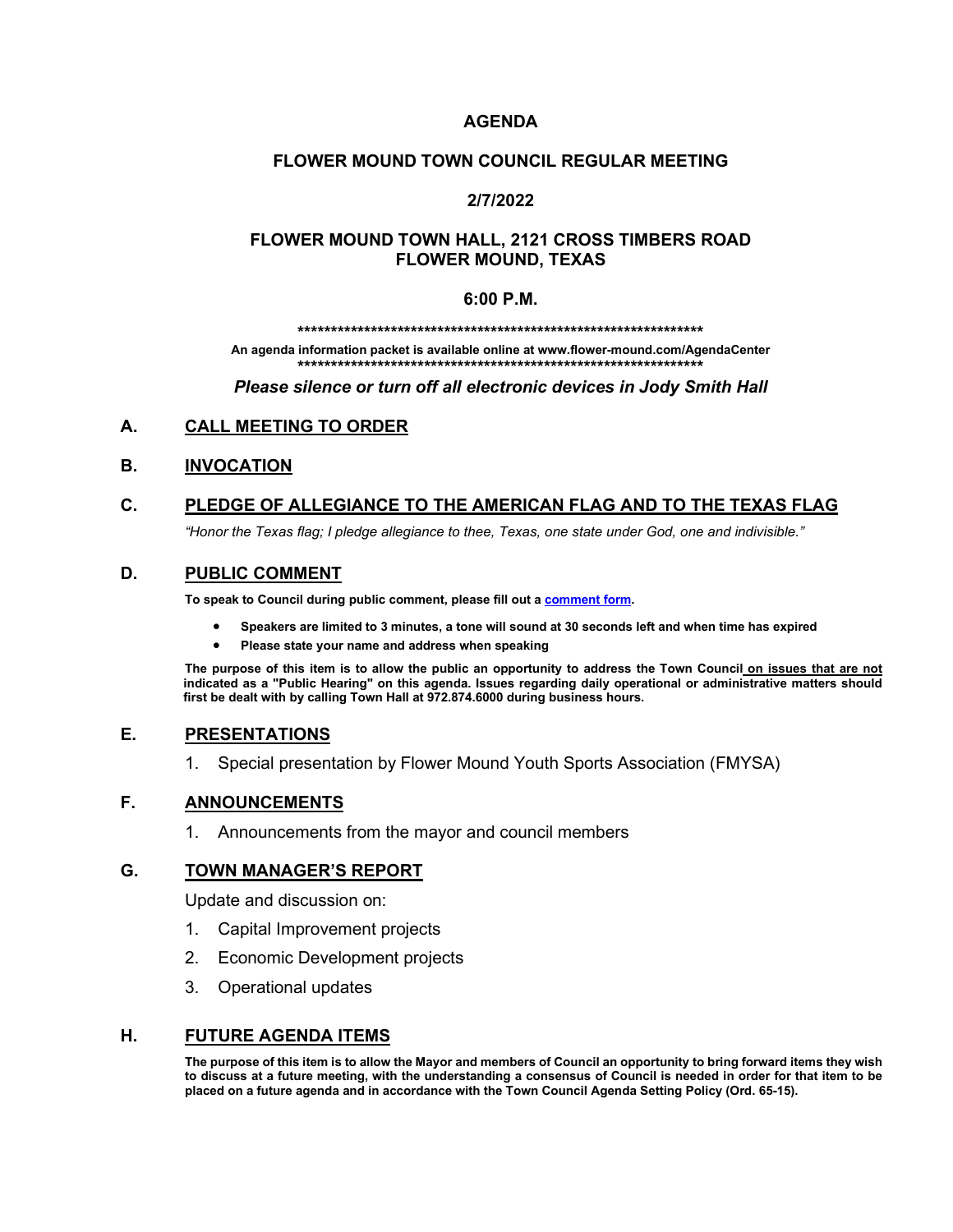#### **I. COORDINATION OF CALENDARS**

1. A regular meeting is scheduled for Monday, February 21

#### J**. CONSENT ITEMS**

**This part of the agenda consists of non-controversial or "housekeeping" items required by law. Items may be removed from Consent by any council member by making such request prior to a motion and vote.** 

- 1. Minutes 1/18- Consider approval of the minutes from a regular meeting and work session of the Town Council held on January 18, 2022.
- 2. Call Election- Consider approval of a resolution calling for a general election to be held May 7, 2022, for the offices of Town Council Place 1 and Town Council Place 3; establishing procedures for those elections; and providing an effective date.
- 3. Backup Internet Connection Renewal- Consider approval of a 3-year agreement for the Town's backup internet connection with Grande Communications in the amount of \$30,564.00 and authorize the Mayor to execute same on behalf of the Town.
- 4. Town Hall Server Room Replication- Consider approval of Town Hall Server Room Replication in the amount of \$ 176,207.28
- 5. Landscape Replacement- Consider approval to replace landscape damaged by winter storm Viola and use contract pricing from American Landscape for the replacement amount not to exceed \$148,000.
- 6. Fire Station Alerting- Consider approval to complete fire station alerting system in the amount of \$29,596.63.
- 7. Vehicle Replacement- Consider approval of the purchase of three 2023 Ford Transit 250 Work Vans per Town of Flower Mound Specifications and Vendor Quote from Sam Pack's Five Star Ford in the amount of \$136,973.45.
- 8. ILA Fort Worth Fire and FMFD- Consider approval of an agreement with the City of Fort Worth to provide fire suppression, emergency medical services, hazardous materials response and other emergency and non-emergency services when requested in the City or Town and authorization for the Mayor to execute same on behalf of the Town.
- 9. Fire Prevention as Law Enforcement- Consider approval of a resolution recognizing the Flower Mound Fire Department's Fire Prevention Division (Fire Marshal's Office) as a Law Enforcement Agency.
- 10. Canyon Falls Park Change Order 3- Consider approval of Change Order No. 3 for the trail adjustments for the Canyon Falls Park project, amending the contract with MSB Contractors, Inc., to provide for an increase to the contract in the amount of \$23,225.60; and authorization for the Mayor to execute same on behalf of the Town.
- 11. FM3040 Wall Design Award- Consider approval of a Professional Services Agreement with Parkhill | Schrickel Rollins for design services associated with The Flower Mound New Retaining Wall Replacement Project in the amount of \$48,000.00 and for the Mayor to execute this agreement on behalf of the Town.
- 12. Sunrise Cir WW Connect- Design- Consider approval of a Professional Services Agreement with Jones & Carter, Inc., for the design phase services associated with the Sunrise Circle Wastewater Connection project, in the amount of \$40,000.00; and authorization for the Mayor to execute same on behalf of the Town.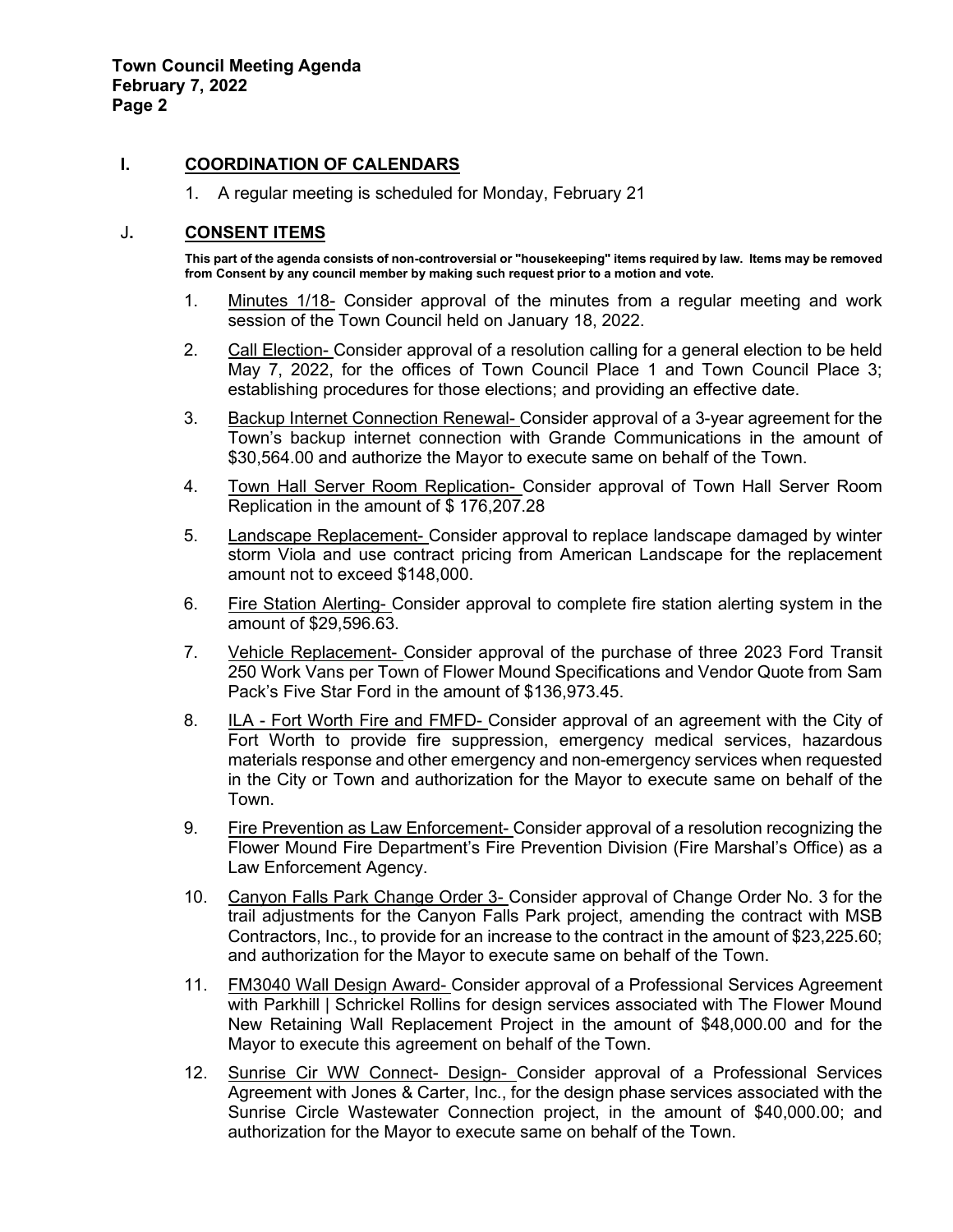13. Morriss Rd Water Lines 4 - Design- Consider approval of a Professional Services Agreement with Kimley-Horn and Associates, Inc., for the design phase services associated with the Morriss Road Water Line Phase IV (Waketon to FM 407) project, in the amount of \$240,000.00; and authorization for the Mayor to execute same on behalf of the Town.

# **K. REGULAR ITEMS**

- 14. CIP Amendment No. 3- Consider approval of Amendment No. 3 to the Fiscal Year 2021- 2022 Capital Improvement Program.
- 15. SUP21 Bosco Boat Dealership- Public Hearing to consider an ordinance granting Specific Use Permit No. 472 (SUP21-0005 – Bosco Boat Dealership) to permit inclusion of Retail, general (outdoors) use for a boat dealership within an existing car dealership facility. The property is generally located south of Justin Road and east of Stone Hill Farms Parkway. (P&Z recommended approval with conditions by a vote of 6 to 0 at its December 13, 2021, meeting.)
- 16. PSA-Feasibility Study-Cultural Arts Ctr- Consider approval of a Professional Services Agreement for a Feasibility Study for the Cultural Arts Center, with Oxley, Williams, Tharp Architects PLLC., In the amount of \$26,400.00 and for the Mayor to execute this agreement on behalf of the Town.

### **L. BOARDS/COMMISSIONS** *(Bold text represents boards with vacancies)*

Discuss and consider resignations, appointments, evaluations, reassignments, discipline, or dismissals for the following boards or commissions: All Together Flower Mound Commission, Animal Services Board, Cultural Arts Commission, Denton County Transportation Authority, Environmental Conservation Commission, Parks Board, School Liaison Committee, SMARTGrowth Commission, Tax Increment Reinvestment Zone Number One (TIRZ #1), Transportation Commission, and Veterans Liaison Board.

17. Board Training- Discuss ongoing training for boards and commissions, as well as staff and legal support roles.

### **M. CLOSED MEETING**

The Town Council to convene into closed meeting pursuant to Texas Government Code Chapter 551, including, but not limited to, Sections 551.071, 551.072, 551.074, and 551.087 for consultation with Town Attorney, and to discuss matters relating to real property, personnel, and economic development negotiations, as follows:

- a. Consultation with Town Attorney.
	- 1. Cause No. 18-9622-431; EagleRidge Operating, LLC v Town of Flower Mound, Texas, et al
	- 2. 2006 Rule 11 agreement and dismissal, Cause No. 2005-20153-158 and Flower Mound Ranch Development Applications
	- 3. Ad valorem tax exemption matters